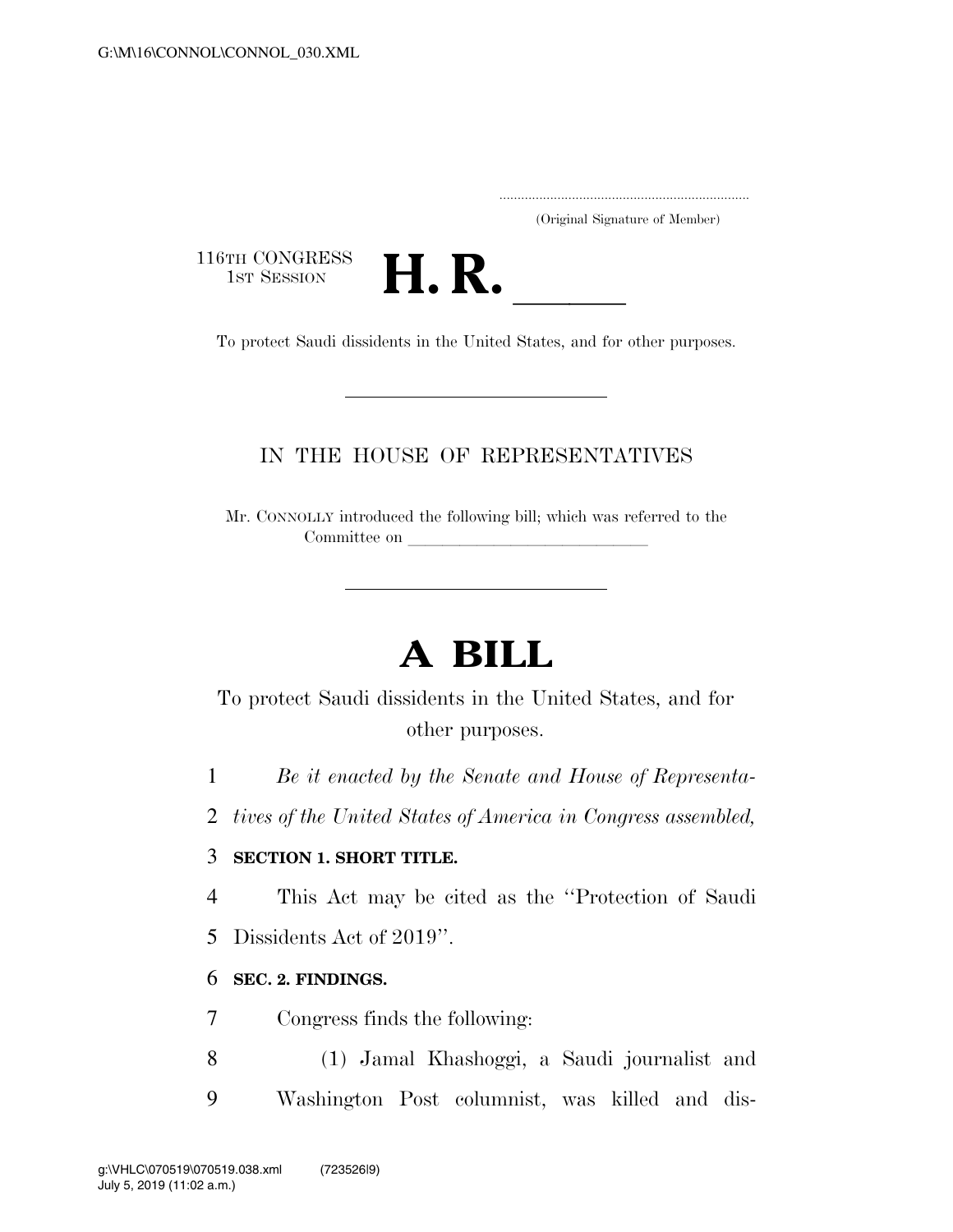membered in the Saudi consulate in Istanbul, Tur- key on October 2, 2018, by agents with close ties to the Government of Saudi Arabia.

 (2) Khashoggi was a longtime resident of the United States, living in Virginia under an ''O'' visa and was in the process of applying for a permanent residency. Two of his four children are United States citizens.

 (3) For many years, Khashoggi wrote on Saudi political and cultural issues and after criticisms of Crown Prince Mohammed Bin Salman, Khashoggi chose to reside in the United States due to his grow- ing fear of arrest in Saudi Arabia. From a self-im- posed exile, he wrote monthly columns in the Wash- ington Post, including columns that criticized var-ious Saudi policies.

 (4) On October 2, 2018, Khashoggi visited the 18 Saudi consulate in Istanbul with his fiancée to con- duct routine consular matters. She waited for him for over ten hours outside the consulate, but he never re-emerged. The Turkish authorities subse- quently reported that Khashoggi was murdered in-side the Saudi consulate.

 (5) For over two weeks following the murder, Saudi Arabia denied any knowledge of Khashoggi's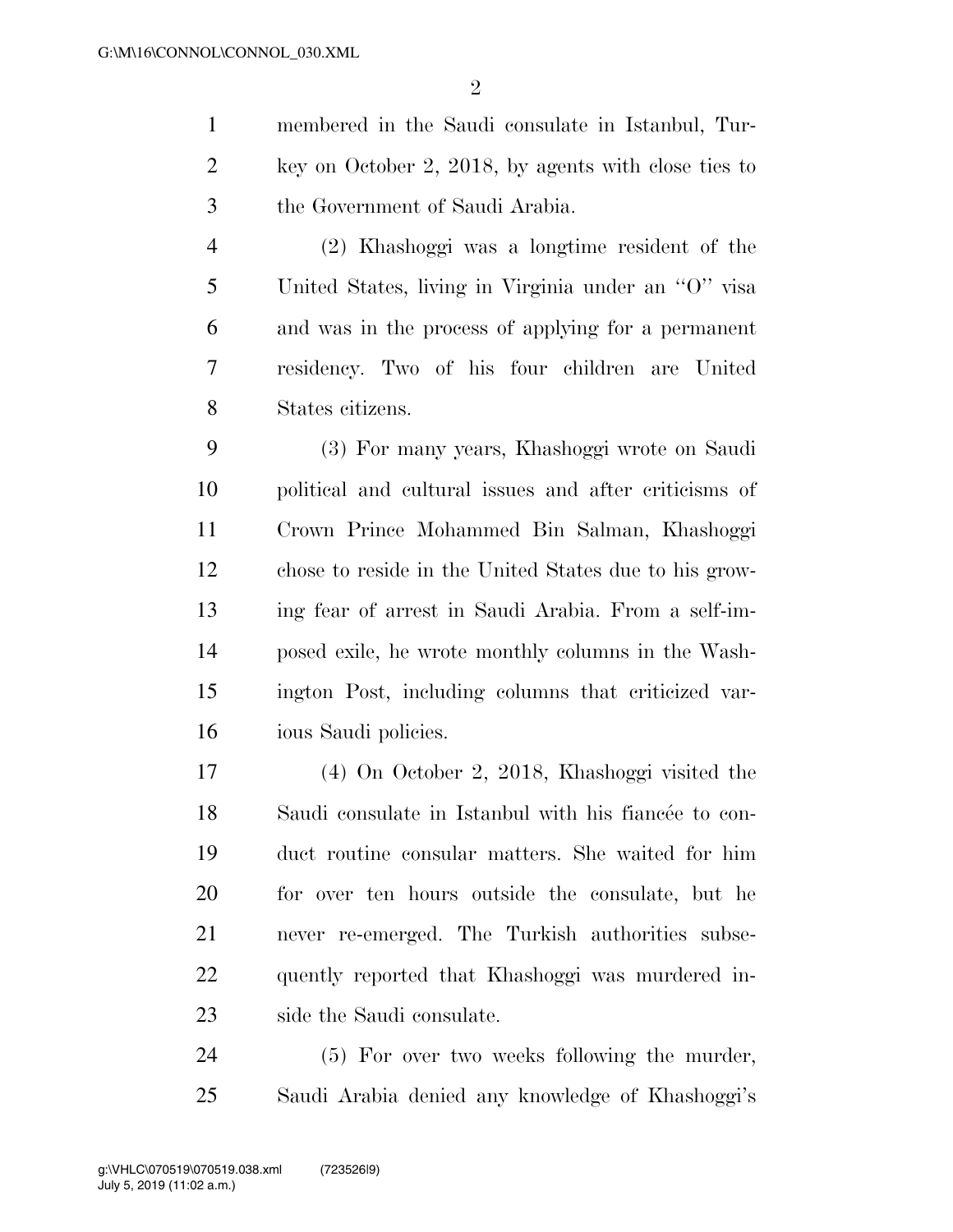whereabouts and claimed the allegations were ''false'' and ''baseless''. However, on October 20, 2018, state television in Saudi Arabia reported that the journalist was murdered in a ''rogue operation'' under the orders of intelligence officers.

 (6) Though Saudi Arabia has detained 21 peo- ple, dismissed two senior officials, and charged elev- en people for Khashoggi's murder, the Government of Saudi Arabia has denied that Saudi leadership or- dered the killing and has refused to extradite any suspects to Turkey.

 (7) To date the United States Government has taken no actions to force an independent, inter- national investigation of the killing of Jamal Khashoggi nor shown any willingness to hold ac-countable the highest levels of Saudi leadership.

**SEC. 3. RESTRICTIONS ON TRANSFERS OF DEFENSE ARTI-**

## **CLES AND SERVICES, ANY DESIGN AND CON- STRUCTION SERVICES, AND ANY MAJOR DE-FENSE EQUIPMENT TO SAUDI ARABIA.**

 (a) INITIAL PERIOD.—During the 120-day period be- ginning on the date of the enactment of this Act, the President may not transfer, sell, or authorize a license for export of any defense articles or services, any design and construction services, or any major defense equipment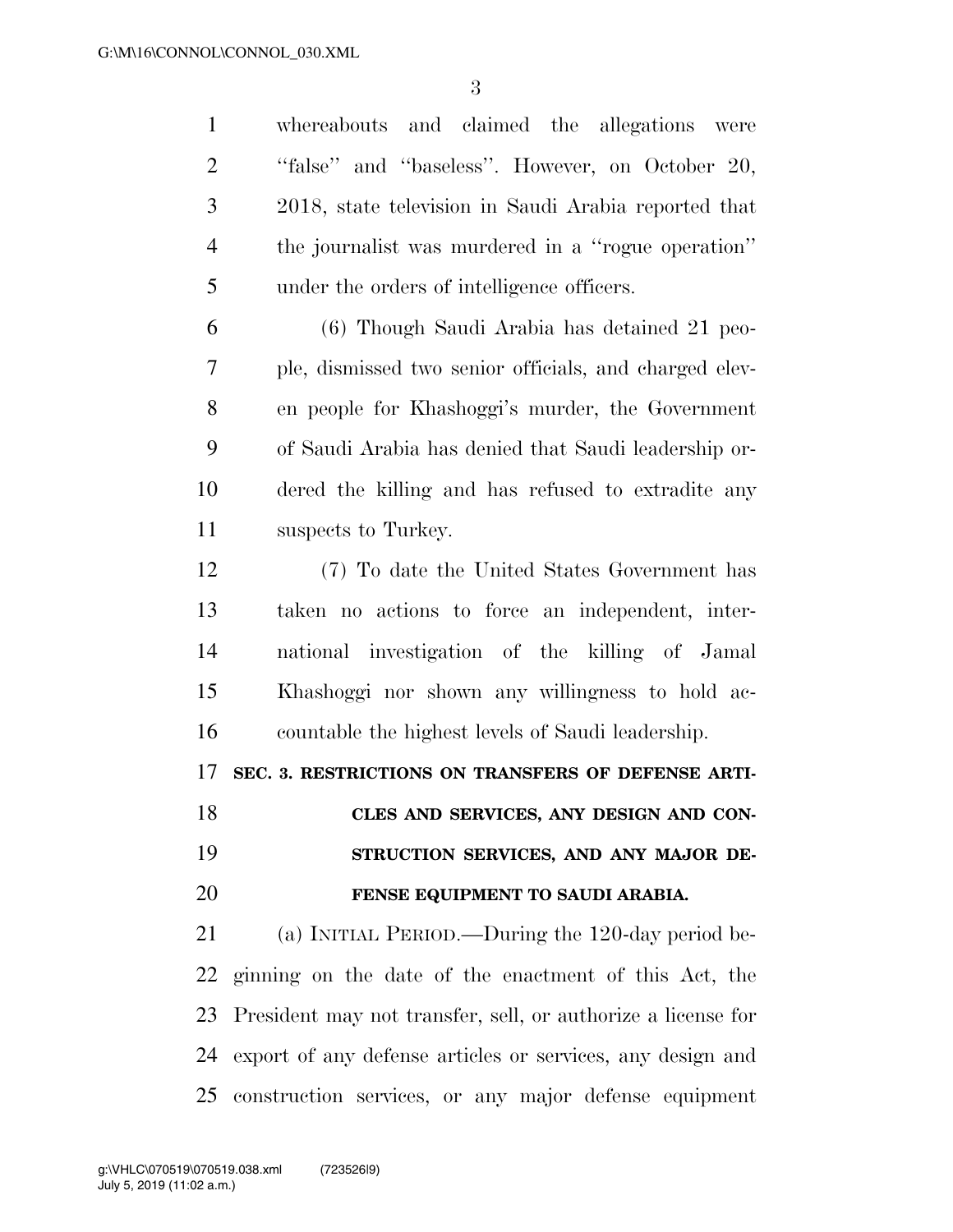under the Arms Export Control Act (22 U.S.C. 2751 et seq.), regardless of the amount of such articles, services, or equipment, to an intelligence, internal security, or law enforcement agency or instrumentality of the Government of Saudi Arabia, or to any person acting as an agent of or on behalf of such agency or instrumentality.

(b) SUBSEQUENT PERIODS.—

 (1) IN GENERAL.—During the 120-day period beginning on the day after the end of the 120-day period described in subsection (a), and every 120 days thereafter, the President may not transfer, sell, or authorize a license for export of any defense arti- cles or services, any design and construction serv- ices, or any major defense equipment under the Arms Export Control Act (22 U.S.C. 2751 et seq.), regardless of the amount of such articles, services, or equipment, to an intelligence, internal security, or law enforcement agency or instrumentality of the Government of Saudi Arabia, or to any person act- ing as an agent of or on behalf of such agency or instrumentality, unless the President submits to the chairman and ranking member of the appropriate congressional committees a certification described in paragraph (2) with respect to such 120-day period.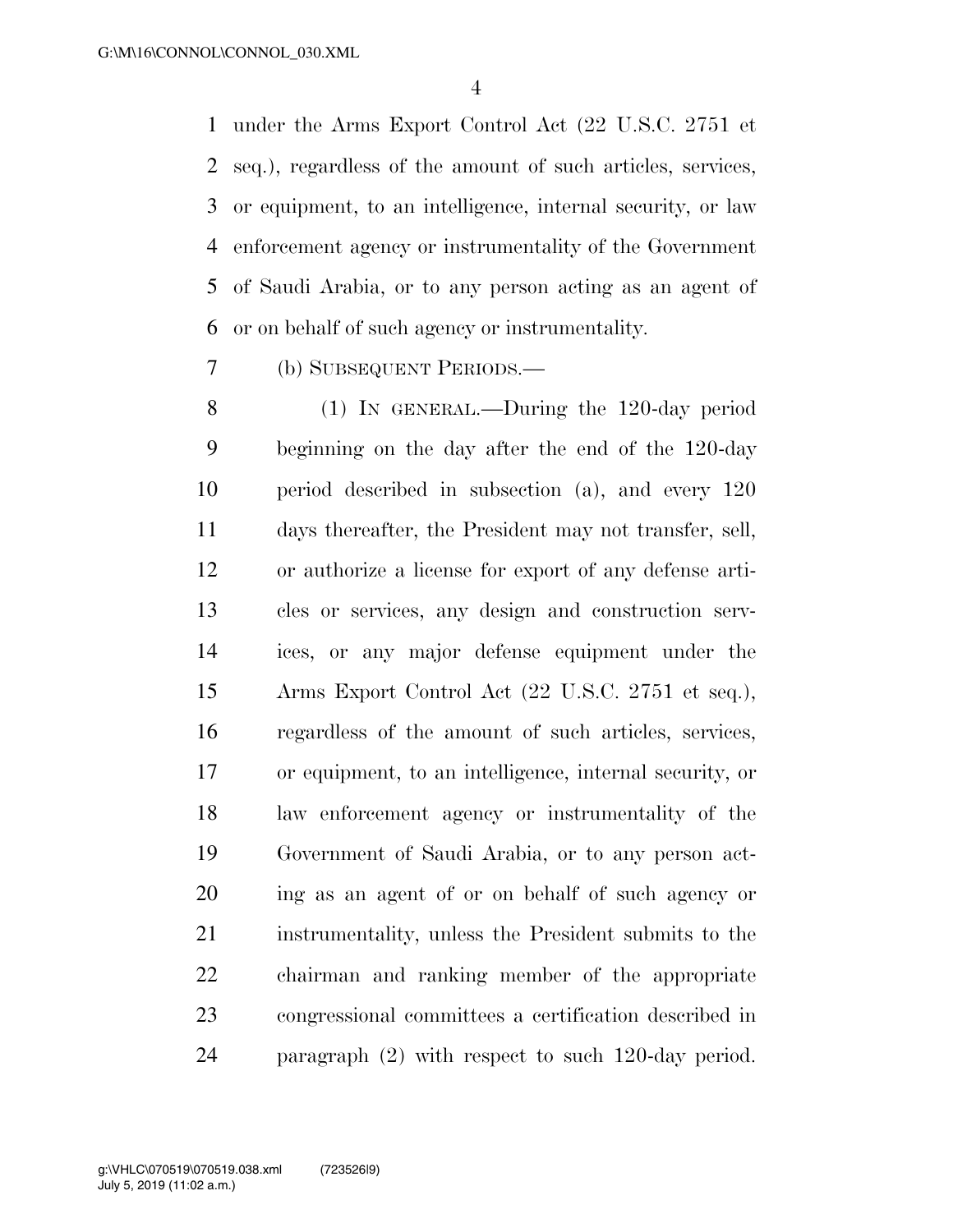(2) CERTIFICATION.—A certification described in this paragraph is a certification that contains a determination of the President that— (A) the Government of Saudi Arabia is co-

 operating with an independent, international in- vestigation into the murder of Jamal Khashoggi;

 (B) the Government of Saudi Arabia has released any individual who is a journalist, blogger, human rights defender, advocate for religious freedom, or civil society activist de- tained by the Government of Saudi Arabia for such individual's work;

 (C) the Government of Saudi Arabia is re- fraining from arresting, detaining, and harassing individuals for blasphemy and apos- tasy, and is protecting the equal rights of all citizens to freedom of religion or belief;

 (D) the Government of Saudi Arabia has taken verifiable steps to end the torture of de-tainees; and

 (E) the Government of Saudi Arabia has disbanded any units of its intelligence or secu-rity apparatus dedicated to the forced repatri-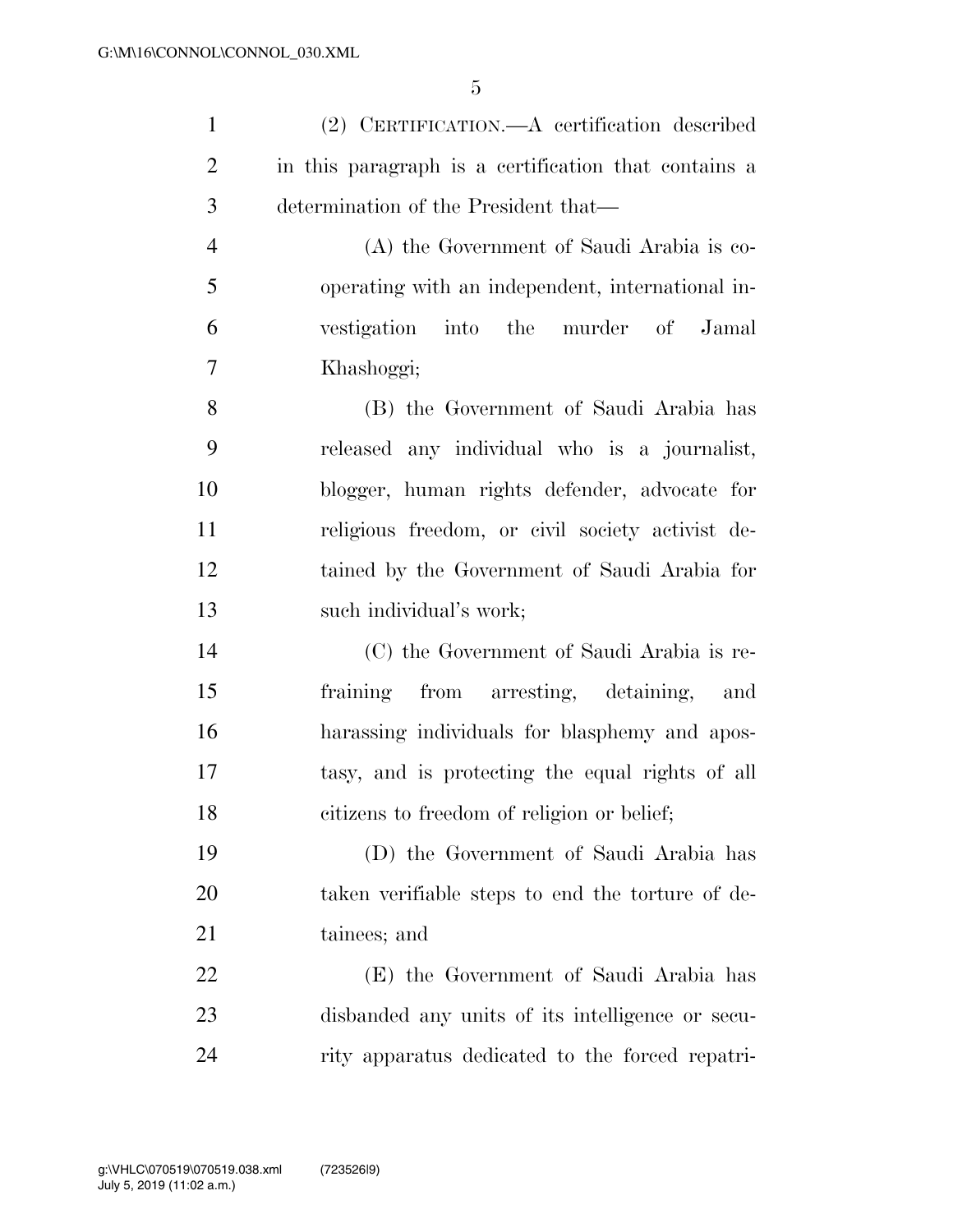| $\mathbf{1}$   | ation, silencing, or killing of dissidents in other             |
|----------------|-----------------------------------------------------------------|
| $\overline{2}$ | countries.                                                      |
| 3              | (c) APPROPRIATE CONGRESSIONAL COMMITTEES DE-                    |
| $\overline{4}$ | FINED.—In this section, the term "appropriate congres-          |
| 5              | sional committees" means—                                       |
| 6              | (1) the Committee on Foreign Affairs and the                    |
| 7              | Committee on Armed Services of the House of Rep-                |
| 8              | resentatives; and                                               |
| 9              | (2) the Committee on Foreign Relations and                      |
| 10             | the Committee on Armed Services of the Senate.                  |
| 11             | SEC. 4. REPORT ON CONSISTENT PATTERN OF ACTS OF IN-             |
| 12             | TIMIDATION OR HARASSMENT<br><b>DIRECTED</b>                     |
|                |                                                                 |
| 13             | INDIVIDUALS IN<br><b>AGAINST</b><br><b>THE</b><br><b>UNITED</b> |
| 14             | <b>STATES.</b>                                                  |
| 15             | (a) FINDINGS.—Congress finds the following:                     |
| 16             | (1) Section 6 of the Arms Export Control Act                    |
| 17             | $(22 \text{ U.S.C. } 2756)$ states that no export licenses may  |
| 18             | be issued to any country determined by the Presi-               |
| 19             | dent to be engaged in a consistent pattern of acts              |
| 20             | of intimidation or harassment directed against indi-            |
| 21             | viduals in the United States.                                   |
| 22             | (2) Section 6 of the Arms Export Control Act                    |
| 23             | further requires the President to report any such de-           |
| 24             | termination promptly to the Speaker of the House of             |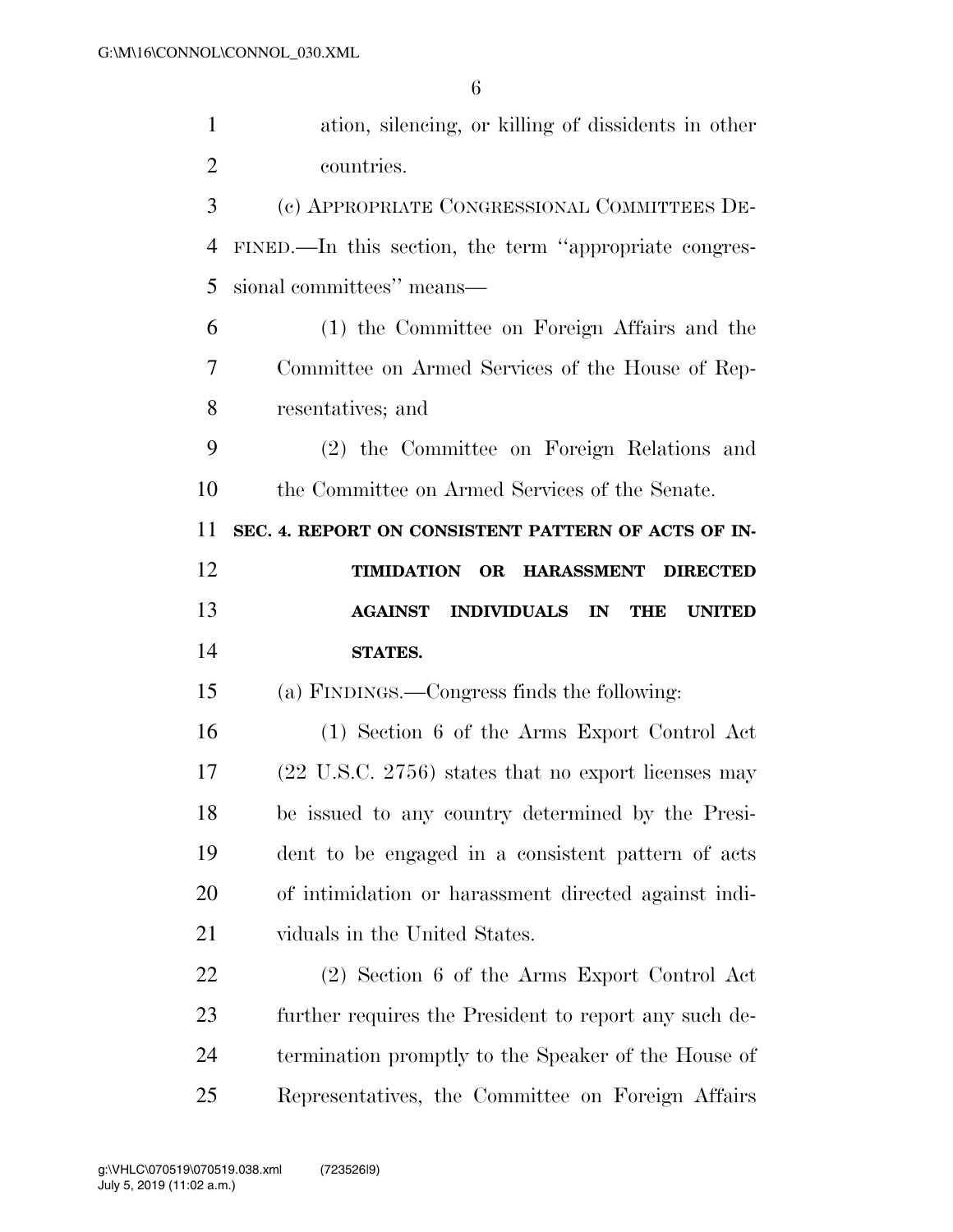of the House of Representatives, and to the chair- man of the Committee on Foreign Relations of the Senate.

 (b) REPORT.—Not later than 60 days after the date of the enactment of this Act, the President shall submit to the Committee on Foreign Affairs of the House of Rep- resentatives and the Committee on Foreign Relations of the Senate a report on whether any official of the Govern- ment of Saudi Arabia engaged in a consistent pattern of acts of intimidation or harassment directed against Jamal Khashoggi or any individual in the United States.

 (c) FORM.—The report required by subsection (b) shall be submitted in unclassified form but may contain a classified annex.

# **SEC. 5. REPORT AND CERTIFICATION WITH RESPECT TO SAUDI DIPLOMATS AND DIPLOMATIC FACILI-**

**TIES IN THE UNITED STATES.** 

 (a) REPORT.—Not later than 120 days after the date of the enactment of this Act, the Secretary of State and the Director of National Intelligence shall submit to the appropriate congressional committees a report covering the three year period before such date regarding whether and to what extent covered persons used diplomatic cre-dentials or covered facilities to monitor, track, surveil, har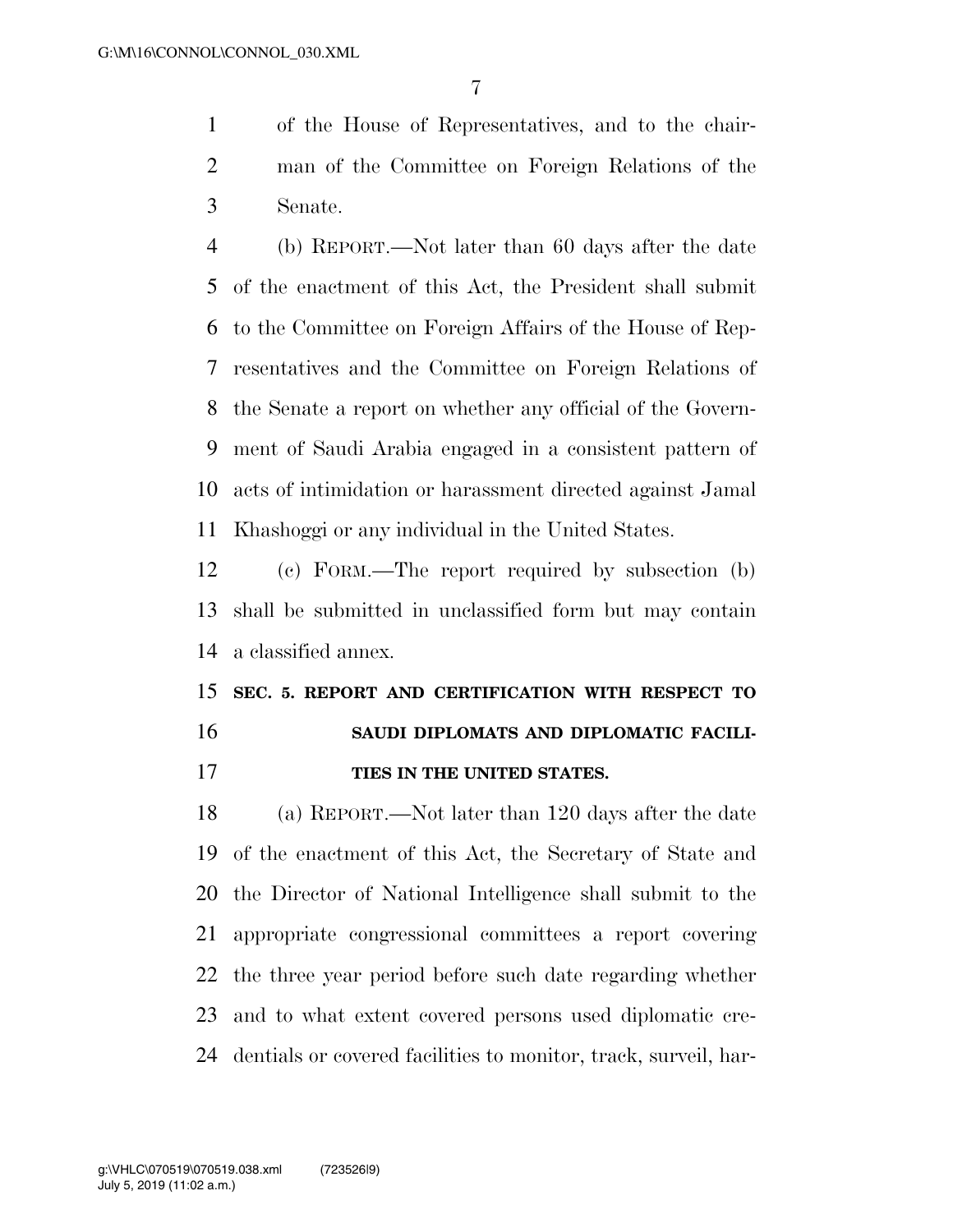ass, or harm other Saudi nationals living in the United States.

(b) CERTIFICATION.—

 (1) IN GENERAL.—Not later than 120 days after the date of the enactment of this Act and an- nually thereafter for five years, the Secretary of State shall, if the Secretary determines that such is the case, submit to the appropriate congressional committees a certification that covered persons are not using diplomatic credentials or covered facilities to monitor, track, surveil, harass, or harm Saudi na- tionals living in the United States during the time period covered by each such certification.

- (2) FAILURE TO SUBMIT CERTIFICATION.—If the Secretary of State does not submit a certifi-cation under paragraph (1), the Secretary shall—
- (A) close one or more covered facilities for such period of time until the Secretary does submit such a certification; and
- (B) submit to the appropriate congres-sional committee a report that contains—
- (i) a detailed explanation of why the Secretary is unable to make such a certifi-cation; and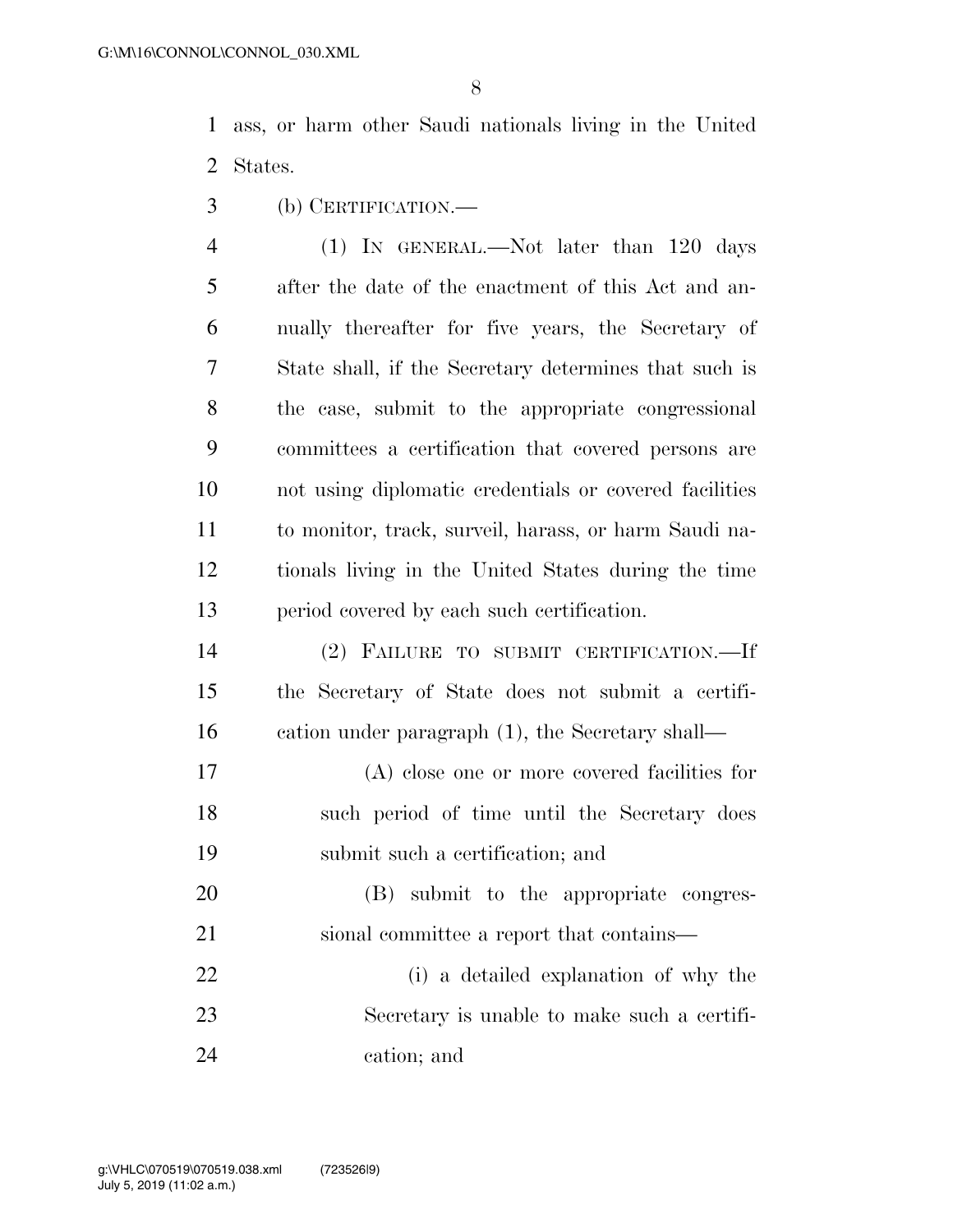| $\mathbf{1}$             | (ii) an identification of the locations                     |
|--------------------------|-------------------------------------------------------------|
| 2                        | of the covered facilities referred to in sub-               |
| 3                        | paragraph (A).                                              |
| $\overline{4}$           | (c) FORM.—Each report required by subsection (a)            |
| 5                        | and the certification and report required by subsection (b) |
| 6                        | shall be submitted in unclassified form but may contain     |
| $\overline{\mathcal{L}}$ | a classified annex.                                         |
| 8                        | (d) DEFINITIONS.—In this section:                           |
| 9                        | (1) APPROPRIATE CONGRESSIONAL<br>COMMIT-                    |
| 10                       | TEES.—The term "appropriate congressional com-              |
| 11                       | mittees" means—                                             |
| 12                       | (A) the Committee on Foreign Affairs and                    |
| 13                       | the Permanent Select Committee on Intelligence              |
| 14                       | of the House of Representatives; and                        |
| 15                       | (B) the Committee on Foreign Relations                      |
| 16                       | and the Select Committee on Intelligence of the             |
| 17                       | Senate.                                                     |
| 18                       | (2) COVERED FACILITY.—The term "covered                     |
| 19                       | facility" means a diplomatic or consular facility of        |
| 20                       | Saudi Arabia in the United States.                          |
| 21                       | (3) COVERED PERSON.—The term "covered                       |
| 22                       | person" means a Saudi national credentialed to a            |
| 23                       | covered facility.                                           |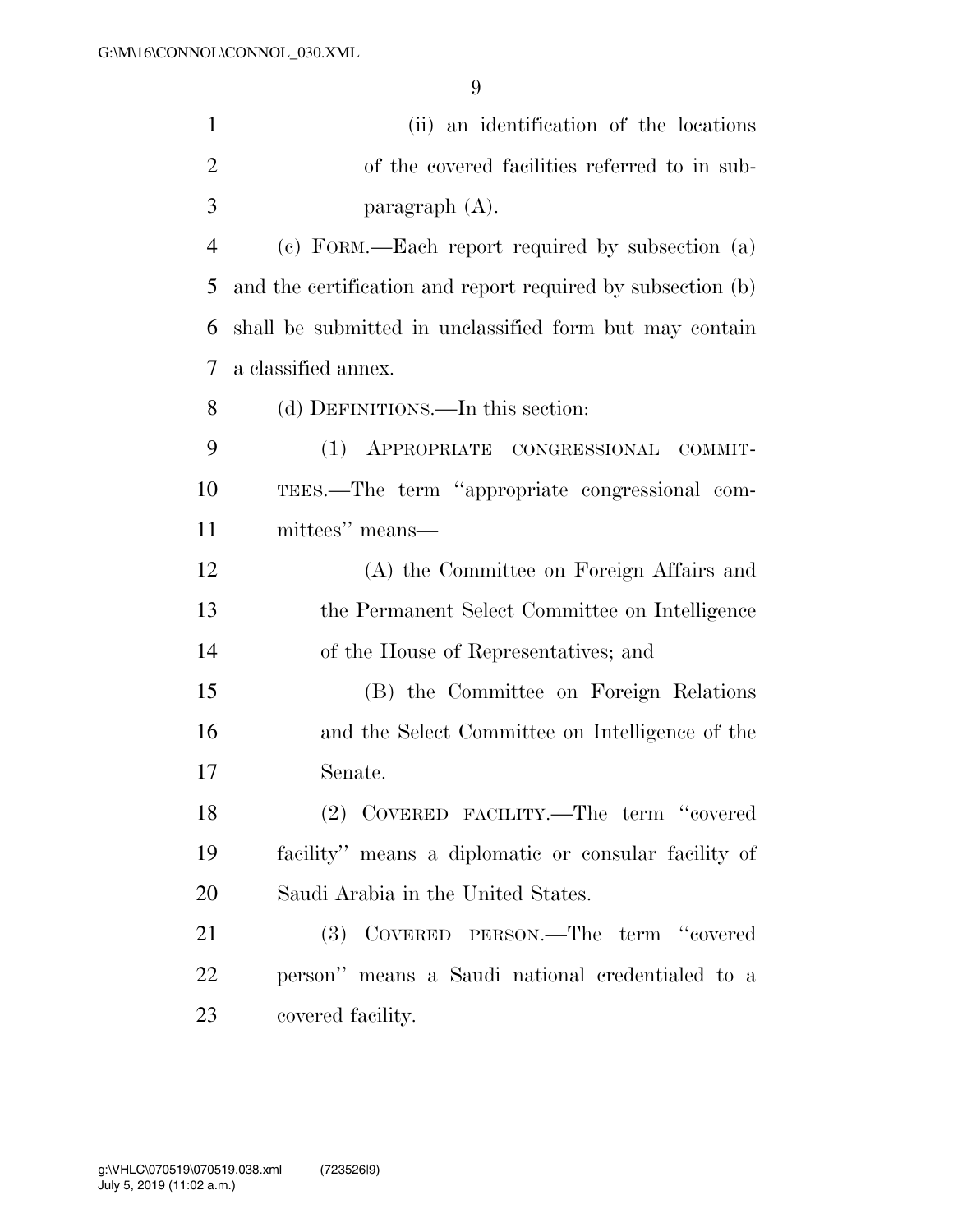| 1              | SEC. 6. REPORT ON THE DUTY TO WARN OBLIGATION OF           |
|----------------|------------------------------------------------------------|
| $\overline{2}$ | THE GOVERNMENT OF THE UNITED STATES.                       |
| 3              | (a) FINDINGS.—Congress finds that Intelligence             |
| $\overline{4}$ | Community Directive 191 provides that—                     |
| 5              | (1) when an element of the intelligence commu-             |
| 6              | nity of the United States collects or acquires credible    |
| 7              | and specific information indicating an impending           |
| 8              | threat of intentional killing, serious bodily injury, or   |
| 9              | kidnapping directed at a person, the agency must           |
| 10             | "warn the intended victim or those responsible for         |
| 11             | protecting the intended victim, as appropriate"; and       |
| 12             | $(2)$ when issues arise with respect to whether            |
| 13             | threat information rises to the threshold of<br>the        |
| 14             | "duty to warn", the directive calls for resolution in      |
| 15             | favor of warning the intended victim.                      |
| 16             | (b) REPORT.—Not later than 90 days after the date          |
| 17             | of the enactment of this Act, the Director of National In- |
| 18             | telligence shall submit to the appropriate congressional   |
| 19             | committees a report with respect to-                       |
| 20             | (1) whether and how the intelligence community             |
| 21             | fulfilled its duty to warn Jamal Khashoggi of threats      |
| 22             | to his life and liberty pursuant to Intelligence Com-      |
| 23             | munity Directive 191; and                                  |
| 24             | $(2)$ in the case of the intelligence community            |
| 25             | not fulfilling its duty to warn as described in para-      |